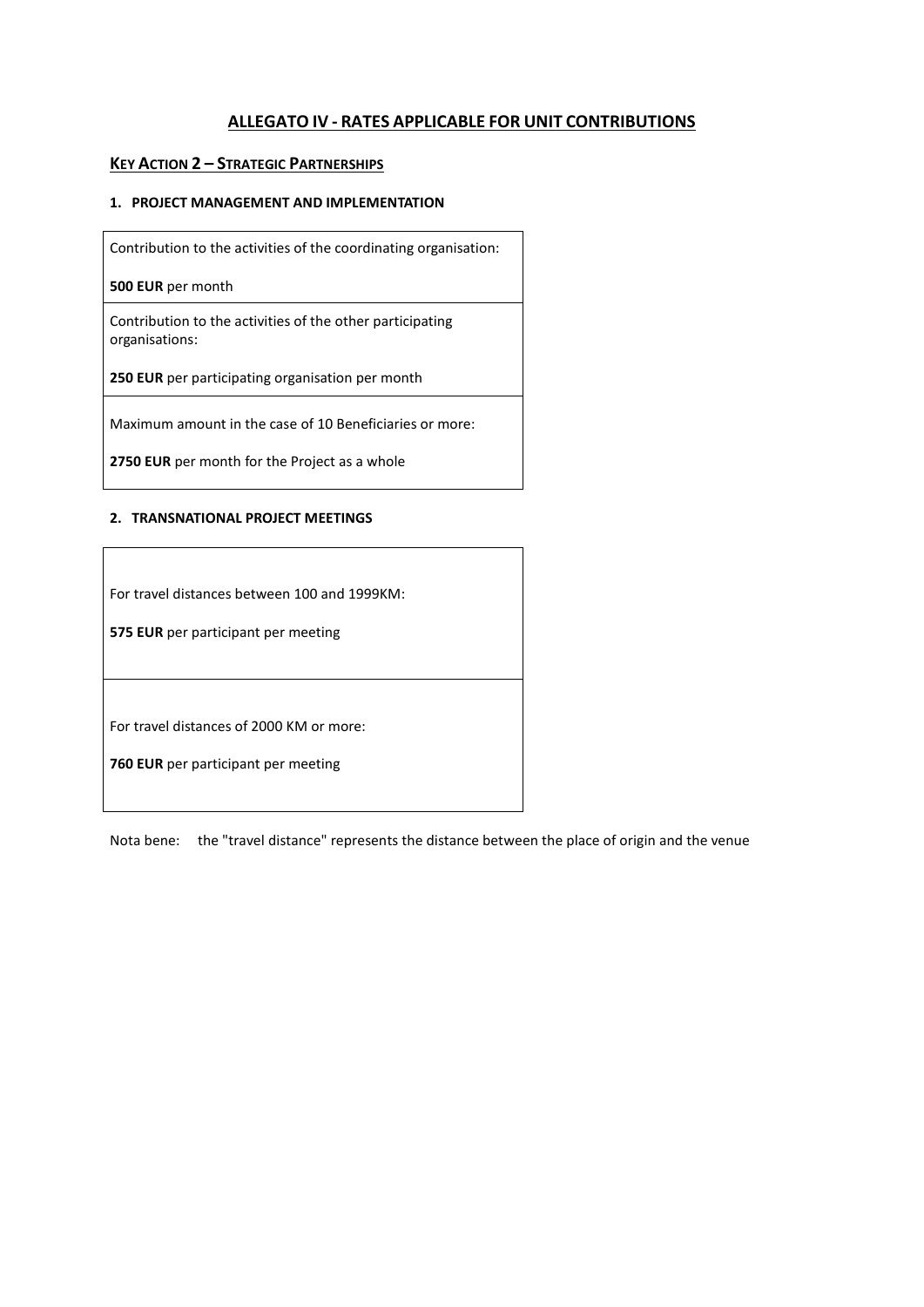## **3. INTELLECTUAL OUTPUTS**

| <b>Programme Countries</b>                                                                                                                            | <b>Manager</b> | <b>Teacher/Trainer/Rese</b><br>archer/<br><b>Youth worker</b> | <b>Technician</b> | Administrative<br>staff |
|-------------------------------------------------------------------------------------------------------------------------------------------------------|----------------|---------------------------------------------------------------|-------------------|-------------------------|
|                                                                                                                                                       |                | Amount per day in EUR                                         |                   |                         |
| Denmark,<br>Ireland,<br>Luxembourg,<br>Netherlands,<br>Austria,<br>Sweden,<br>Liechtenstein, Norway                                                   | 294            | 241                                                           | 190               | 157                     |
| Belgium, Germany, France, Italy, Finland,<br><b>United Kingdom, Iceland</b>                                                                           | 280            | 214                                                           | 162               | 131                     |
| Czech Republic, Greece, Spain, Cyprus,<br>Malta, Portugal, Slovenia                                                                                   | 164            | 137                                                           | 102               | 78                      |
| Bulgaria,<br>Estonia, Croatia,<br>Latvia,<br>Lithuania, Hungary, Poland, Romania,<br>Slovakia former Yugoslav Republic of<br><b>Macedonia, Turkey</b> | 88             | 74                                                            | 55                | 39                      |

| <b>Partner Countries</b>                                                                                                                                                                                                                                                                                                                                                                                        | <b>Manager</b>        | Teacher/Trainer/Re<br>searcher/Youth<br>worker | <b>Technician</b> | <b>Administrative</b><br>staff |  |  |
|-----------------------------------------------------------------------------------------------------------------------------------------------------------------------------------------------------------------------------------------------------------------------------------------------------------------------------------------------------------------------------------------------------------------|-----------------------|------------------------------------------------|-------------------|--------------------------------|--|--|
|                                                                                                                                                                                                                                                                                                                                                                                                                 | Amount per day in EUR |                                                |                   |                                |  |  |
| Australia, Canada, Kuwait, Macao, Monaco, Qatar,<br>San Marino, Switzerland, United States of America                                                                                                                                                                                                                                                                                                           | 294                   | 241                                            | 190               | 157                            |  |  |
| Andorra, Brunei, Japan, New Zealand, Singapore,<br>United Arab Emirates, Vatican City State                                                                                                                                                                                                                                                                                                                     | 280                   | 214                                            | 162               | 131                            |  |  |
| Bahamas, Bahrain, Equatorial Guinea, Hong Kong,<br>Israel, Korea (Republic of), Oman, Saudi Arabia,<br><b>Taiwan</b>                                                                                                                                                                                                                                                                                            | 164                   | 137                                            | 102               | 78                             |  |  |
| Afghanistan, Albania, Algeria, Angola, Antigua and<br>Barbuda,<br>Argentina, Armenia, Azerbaijan,<br>Bangladesh, Barbados, Chile, Belarus, Belize,<br>Benin, Bhutan, Bolivia, Bosnia and Herzegovina,<br>Botswana, Brazil, Burkina<br>Faso,<br>Burundi,<br>Cambodia, Cameroon, Cape Verde, Central African<br>Republic, Chad, China, Colombia, Comoros, Congo<br>(Brazzaville), Congo (Kinshasa), Cook Islands, | 88                    | 74                                             | 55                | 39                             |  |  |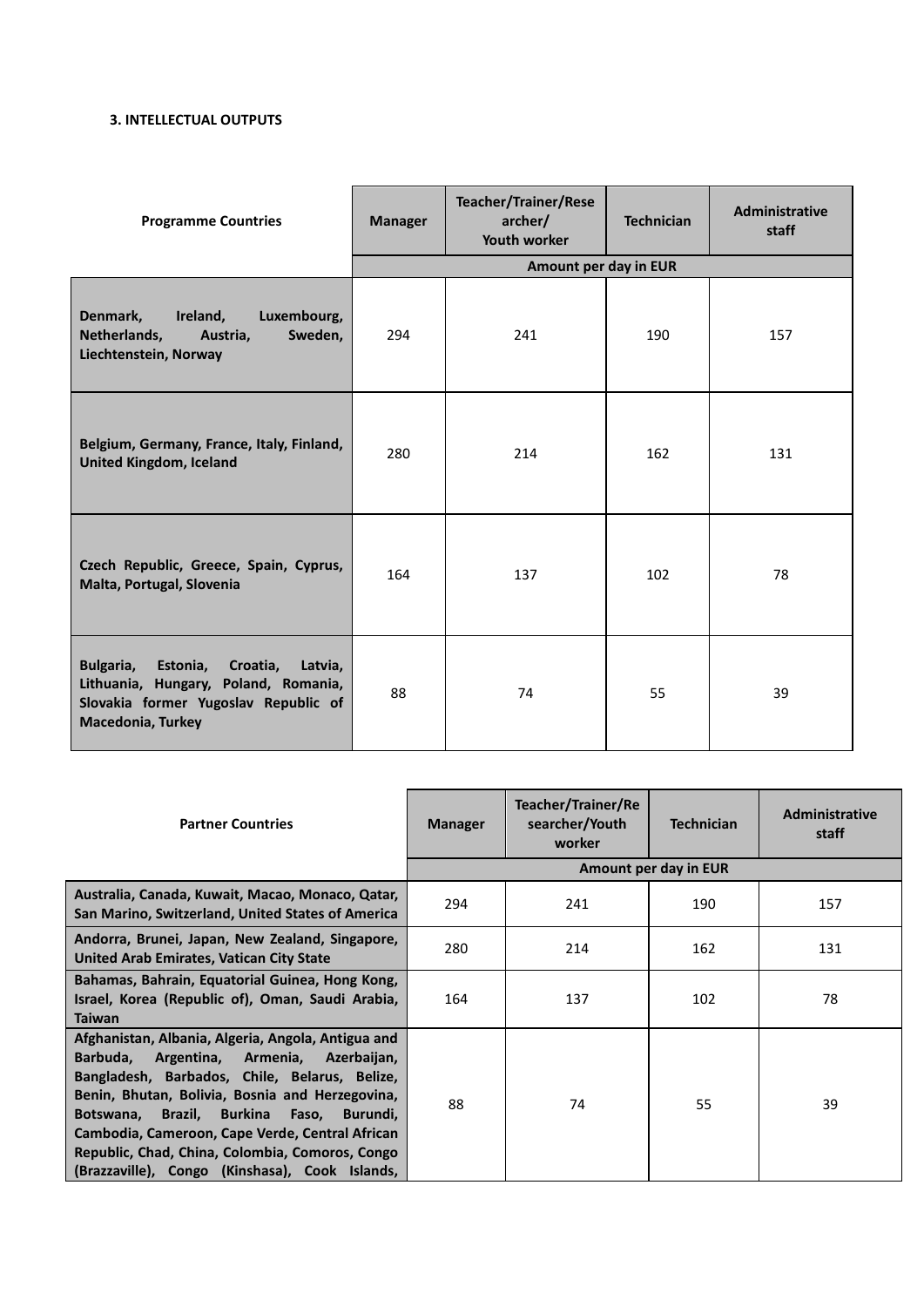| <b>Partner Countries</b>                                                                                                                                                                                                                                                                                                                                                                                                                                                                                                                                                                                                                                                                                                                                                                                                                                                                                                                                                                                                                                                                                                                                                                                                                     | <b>Manager</b> | <b>Teacher/Trainer/Re</b><br>searcher/Youth<br>worker | <b>Technician</b>     | Administrative<br>staff |
|----------------------------------------------------------------------------------------------------------------------------------------------------------------------------------------------------------------------------------------------------------------------------------------------------------------------------------------------------------------------------------------------------------------------------------------------------------------------------------------------------------------------------------------------------------------------------------------------------------------------------------------------------------------------------------------------------------------------------------------------------------------------------------------------------------------------------------------------------------------------------------------------------------------------------------------------------------------------------------------------------------------------------------------------------------------------------------------------------------------------------------------------------------------------------------------------------------------------------------------------|----------------|-------------------------------------------------------|-----------------------|-------------------------|
|                                                                                                                                                                                                                                                                                                                                                                                                                                                                                                                                                                                                                                                                                                                                                                                                                                                                                                                                                                                                                                                                                                                                                                                                                                              |                |                                                       | Amount per day in EUR |                         |
| Costa Rica, Cuba, Djibouti, Dominica, Dominican<br>Republic, East Timor, Ecuador, Egypt, El Salvador,<br>Eritrea, Ethiopia, Fiji, Gabon, Gambia, Georgia,<br>Ghana, Grenada, Guatemala, Guinea (Republic<br>of), Guinea-Bissau, Guyana, Haiti, Honduras,<br>India, Indonesia, Iran, Iraq, Ivory Coast, Jamaica,<br>Jordan, Kazakhstan, Kenya, Kiribati, Korea (DPR),<br>Kosovo, Kyrgyzstan, Laos, Lebanon, Lesotho,<br>Liberia, Libya, Madagascar, Malawi, Malaysia,<br>Maldives, Mali, Marshall Islands, Mauritania,<br>Mauritius,<br>Mexico,<br>Micronesia,<br>Moldova,<br>Mongolia, Montenegro, Morocco, Mozambique,<br>Myanmar, Namibia, Nauru, Nepal, Nicaragua,<br>Niger, Nigeria, Niue, Pakistan, Palau, Palestine,<br>Panama, Papua New Guinea, Paraguay, Peru,<br>Philippines, Russian Federation, Rwanda, Samoa,<br>Tome and<br>Principe, Senegal,<br>Sao<br>Serbia,<br>Seychelles, Sierra Leone, Solomon Islands,<br>Somalia, South Africa, Sri Lanka, St. Lucia, St.<br>Vincent and the Grenadines, St. Kitts and Nevis,<br>Sudan, Suriname, Swaziland, Syria, Tajikistan,<br>Tanzania, Thailand, Togo, Tonga, Trinidad and<br>Tobago, Tunisia, Turkmenistan, Tuvalu, Uganda,<br>Uzbekistan,<br>Ukraine,<br>Uruguay,<br>Vanuatu, |                |                                                       |                       |                         |
| Venezuela, Vietnam, Yemen, Zambia, Zimbabwe                                                                                                                                                                                                                                                                                                                                                                                                                                                                                                                                                                                                                                                                                                                                                                                                                                                                                                                                                                                                                                                                                                                                                                                                  |                |                                                       |                       |                         |

## **4. MULTIPLIER EVENTS**

|  | 100 EUR per local participant |  |
|--|-------------------------------|--|
|--|-------------------------------|--|

(i.e. participants from the country where the event is taking place)

**200 EUR** per international participant (i.e. participants from other countries)

Maximum **30 000 EUR** for the project as a whole

#### **5. TRANSNATIONAL TRAINING, TEACHING AND LEARNING ACTIVITIES**

#### **5.a. Travel**

For travel distances between 100 and 1 999KM: **275 EUR** per participant

For travel distances of 2 000KM or more: **360 EUR** per participant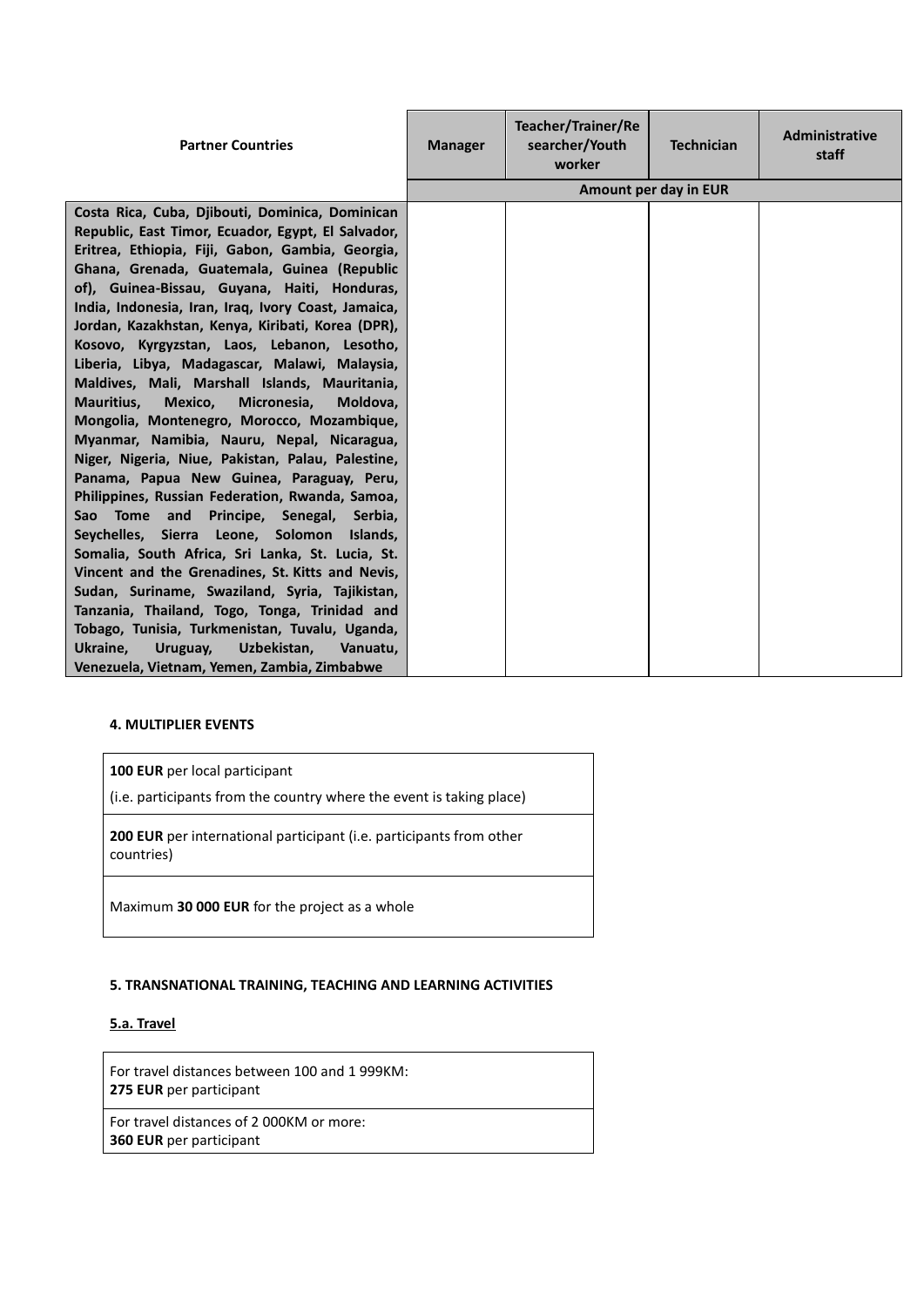Nota bene: the "travel distance" represents the distance between the place of origin and the venue, whereas the "amount" covers the contribution to the travel both to and from the venue.

## **5.b. Individual support**

## **Short-term activities**

| Short term joint staff training<br>events, teaching in Intensive<br><b>Study Programmes and</b><br>accompanying persons | up to the $14th$ day of activity: <b>100 EUR</b> per day per participant<br>$\pm$<br>between the 15 <sup>th</sup> and 60 <sup>th</sup> day of activity: <b>70 EUR</b> per day per participant |
|-------------------------------------------------------------------------------------------------------------------------|-----------------------------------------------------------------------------------------------------------------------------------------------------------------------------------------------|
| Short term activities for learners<br>(blended mobility, short term<br>pupils' mobility, intensive<br>programmes)       | up to the $14^{th}$ day of activity: 55 EUR per day per participant<br>$\pm$<br>between the 15 <sup>th</sup> and 60 <sup>th</sup> day of activity: <b>40 EUR</b> per day per participant      |

#### **Long-term activities**

| Long term teaching or training<br>assignments<br>Long term mobility of youth<br>workers | up to the 14 <sup>th</sup> day of activity: $ B1.5 $ per day per participant<br>$\ddot{}$<br>between the 15 <sup>th</sup> and 60 <sup>th</sup> day of activity: <b>B1.6</b> per day per participant<br>$+$<br>between the 61 <sup>th</sup> day of activity and up to 12 months: $ B1.7 $ per day per<br>participant |
|-----------------------------------------------------------------------------------------|---------------------------------------------------------------------------------------------------------------------------------------------------------------------------------------------------------------------------------------------------------------------------------------------------------------------|
| Long term mobility of pupils                                                            | <b>B1.8</b> per month per participant                                                                                                                                                                                                                                                                               |

| <b>Receiving country</b> | Long-term teaching or training assignments -<br>mobility of youth workers | Long-term activities<br>of pupils |             |                  |
|--------------------------|---------------------------------------------------------------------------|-----------------------------------|-------------|------------------|
|                          |                                                                           | in EUR per day                    |             | in EUR per month |
|                          | <b>B1.5</b>                                                               | <b>B1.6</b>                       | <b>B1.7</b> | <b>B1.8</b>      |
| <b>Belgium</b>           | 105                                                                       | 74                                | 53          | 110              |
| <b>Bulgaria</b>          | 105                                                                       | 74                                | 53          | 70               |
| <b>Czech Republic</b>    | 105                                                                       | 74                                | 53          | 90               |
| <b>Denmark</b>           | 120                                                                       | 84                                | 60          | 145              |
| Germany                  | 90                                                                        | 63                                | 45          | 110              |
| <b>Estonia</b>           | 75                                                                        | 53                                | 38          | 85               |
| <b>Ireland</b>           | 120                                                                       | 84                                | 60          | 125              |
| <b>Greece</b>            | 105                                                                       | 74                                | 53          | 100              |
| <b>Spain</b>             | 90                                                                        | 63                                | 45          | 105              |
| <b>France</b>            | 105                                                                       | 74                                | 53          | 115              |
| <b>Croatia</b>           | 75                                                                        | 53                                | 38          | 90               |
| <b>Italy</b>             | 105                                                                       | 74                                | 53          | 115              |
| <b>Cyprus</b>            | 105                                                                       | 74                                | 53          | 110              |
| Latvia                   | 90                                                                        | 63                                | 45          | 80               |
| Lithuania                | 75                                                                        | 53                                | 38          | 80               |
| Luxembourg               | 105                                                                       | 74                                | 53          | 110              |